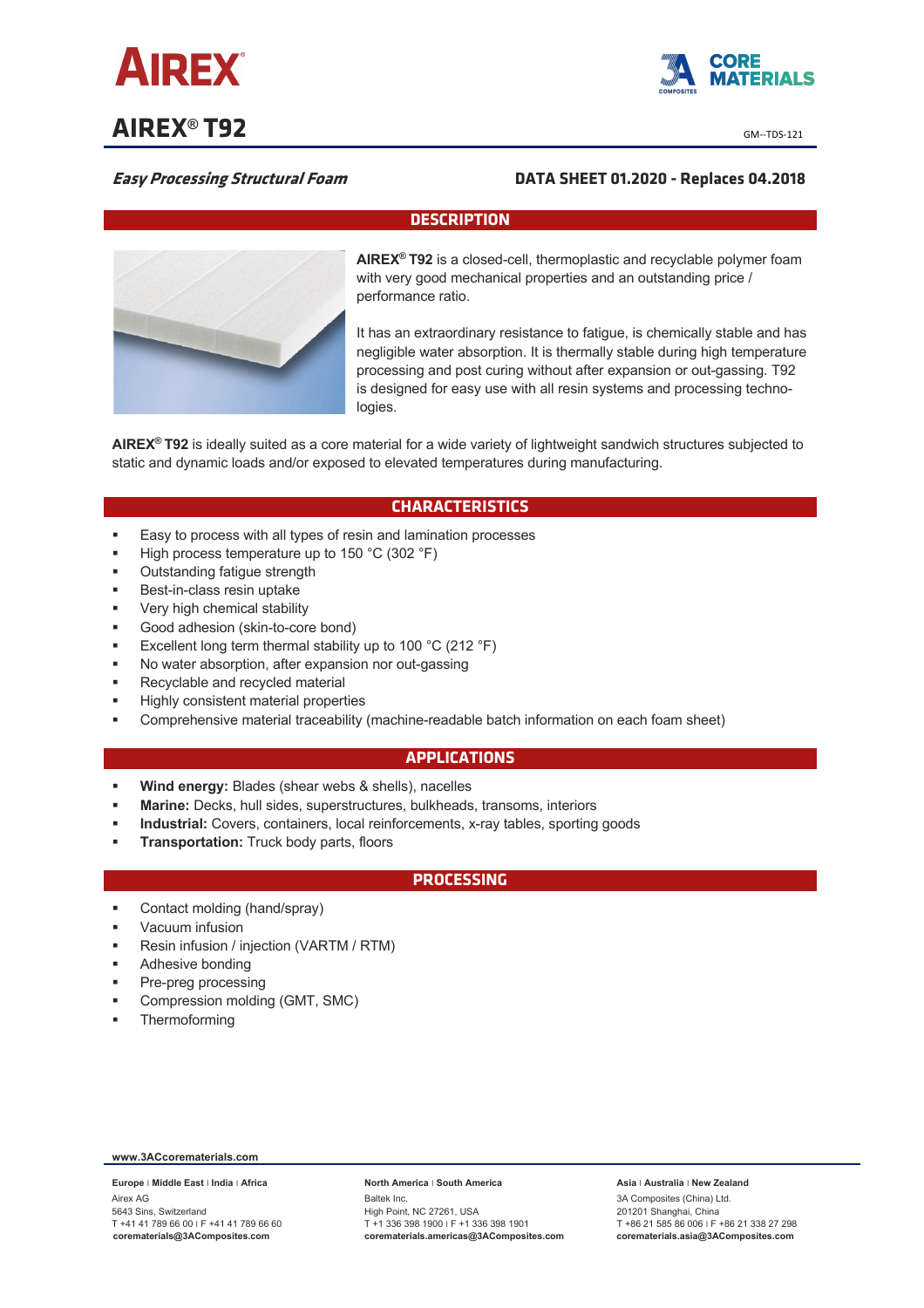**AIREX** 



| <b>MECHANICAL PROPERTIES</b>                                                               |                      |                         |                               |                 |                  |                   |                    |                     |                       |  |  |
|--------------------------------------------------------------------------------------------|----------------------|-------------------------|-------------------------------|-----------------|------------------|-------------------|--------------------|---------------------|-----------------------|--|--|
| Typical properties for AIREX® T92                                                          |                      | <b>Unit</b><br>(metric) | Value <sup>1)</sup>           | T92.60          | T92.80           | T92.100           | T92.130            | T92.200             | T92.320 <sup>3)</sup> |  |  |
| Density                                                                                    | <b>ISO 845</b>       | kg/m <sup>3</sup>       | Average<br>Typ. range         | 65<br>$60 - 70$ | 85<br>$80 - 90$  | 100<br>$95 - 105$ | 135<br>$127 - 143$ | 210<br>$200 - 220$  | 320<br>$310 - 330$    |  |  |
| Compressive strength<br>perpendicular to the plane                                         | <b>ISO 844</b>       | N/mm <sup>2</sup>       | Average<br>Minimum            | 0.85<br>0.75    | 1.3<br>1.1       | 1.75<br>1.4       | 2.4<br>2.1         | 3.8<br>3.2          | 7.1<br>6.5            |  |  |
| Compressive modulus<br>perpendicular to the plane                                          | <b>ISO 844</b>       | N/mm <sup>2</sup>       | Average<br>Minimum            | 55<br>45        | 75<br>60         | 90<br>65          | 140<br>110         | 180<br>150          | 280<br>240            |  |  |
| Tensile strength<br>perpendicular to the plane                                             | ASTM C297            | N/mm <sup>2</sup>       | Average<br><b>Minimum</b>     | 1.5<br>1.3      | 1.9<br>1.4       | 2.3<br>1.5        | 2.6<br>2.0         | 3.1<br>2.5          | 4.5                   |  |  |
| Tensile modulus<br>perpendicular to the plane                                              | ASTM C297            | N/mm <sup>2</sup>       | Average<br>Minimum            | 85<br>75        | 90<br>80         | 110<br>90         | 175<br>130         | 230<br>190          | 420                   |  |  |
| Shear strength                                                                             | <b>ISO 1922</b>      | N/mm <sup>2</sup>       | Average<br>Minimum            | 0.55<br>0.46    | 0.72<br>0.65     | 0.9<br>0.75       | 1.3<br>1.1         | 2.0<br>1.6          | 3.5<br>3.0            |  |  |
| Shear modulus<br>Parallel to welding lines<br>Across welding lines<br>Across welding lines | <b>ISO 1922</b>      | N/mm <sup>2</sup>       | Average<br>Average<br>Minimum | 15<br>14<br>12  | 22<br>19.5<br>16 | 26<br>23<br>19    | 34<br>30<br>25     | 55<br>50<br>45      | 110<br>110<br>90      |  |  |
| Shear elongation at break                                                                  | <b>ISO 1922</b>      | $\%$                    | Average<br><b>Minimum</b>     | 25<br>15        | 30<br>20         | 20<br>10          | 12<br>8            | 6<br>$\overline{4}$ | 5<br>3                |  |  |
| Thermal conductivity at 10 °C                                                              | EN 12667             | W/m.K                   | Average                       | 0.037           | 0.030            | 0.034             | 0.037              | 0.045               | 0.066                 |  |  |
| Standard sheet                                                                             | Width <sup>2</sup>   | $mm \pm 5$              |                               | 1220            | 1220             | 1220              | 1220               | 1220                | 1220                  |  |  |
|                                                                                            | Length <sup>2)</sup> | $mm \pm 5$              |                               | 2440            | 2440             | 2440              | 2440               | 2440                | 2440                  |  |  |
|                                                                                            | <b>Thickness</b>     | $mm \pm 0.5$            |                               | 5 to 100        | 5 to 100         | 5 to 100          | 5 to 100           | 5 to 100            | 5 to 50               |  |  |

Finishing Options, other dimensions and closer tolerances upon request

<sup>1)</sup> Statistical minimum values; test sample thickness 20 mm except thermal conductivity (50 mm)

2) Alternative width 610 mm, alternative length 1220 mm

3) Preliminary data

The data provided gives approximate values for the nominal density and DNV-GL minimum values according to DNV-GL type approval certificate.

The information contained herein is believed to be correct and to correspond to the latest state of scientific and technical knowledge. However, no warranty is made, either expressed or implied, regarding its accuracy or the results to be obtained from the use of such information. No statement is intended or should be construed as a recommendation to infringe any existing patent.

in ± 0.2